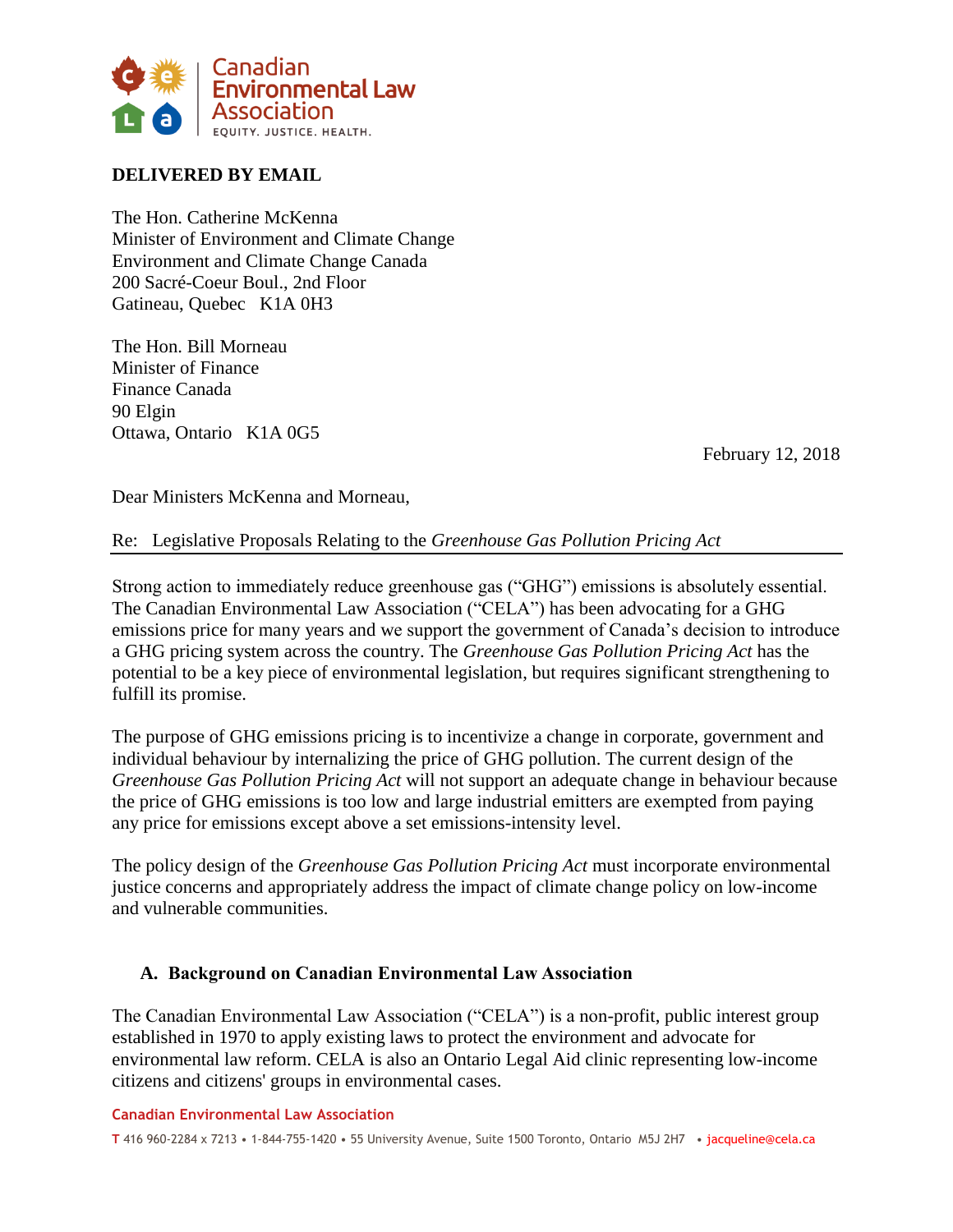# **B. Legislative Proposals Relating to the** *Greenhouse Gas Pollution Pricing Act*

#### **(i) Purpose Clause**

 $\overline{a}$ 

The *Greenhouse Gas Pollution Pricing Act* will be landmark environmental legislation in Canada. It would assist in its interpretation to include a purpose clause that stresses (1) the urgency of action to mitigate GHG emissions in Canada, (2) Canada's international GHG emissions reduction commitments, (3) the disproportionate impact of climate change on lowincome and vulnerable communities, and (4) the priority to assist low-income and vulnerable communities in their transition to a decarbonized economy.

### **(ii) Low-Income and Vulnerable Communities**

The draft bill must include a mandatory requirement to address the impacts of climate change and GHG emissions pricing on low-income and vulnerable communities in a purpose clause, subsection 164(2), and subsection  $179(1)$ .<sup>1</sup>

Canada must ensure that the transition to a decarbonized society is just and equitable. The burdens of climate change are fundamentally unjust: vulnerable communities are responsible for the least GHG emissions, but are faced with the most severe effects of climate change. <sup>2</sup> As acknowledged by the Working Group on Carbon Pricing Mechanisms' Final Report, GHG pricing programs are known to be regressive in that any increase in the price for food, transportation or energy consumption constitutes a disproportionate share of a low-income person's income.<sup>3</sup> Canada must protect low-income communities from the double burden of disproportionate climate impacts and regressive carbon pricing.

The Pan-Canadian Framework on Climate Change acknowledges the regressive nature of carbon pricing at page 8 by suggesting that carbon pricing policies should include "revenue recycling" to avoid a disproportionate burden on vulnerable groups and Indigenous Peoples. <sup>4</sup> However, there is nothing in the draft bill to meet this goal. Although the federal government plans to

<sup>1</sup> Legislative Proposals Relating to the *Greenhouse Gas Pollution Pricing Act*, ss 164(2), 179(1) [*Draft Legislative Proposals*]

<sup>2</sup> Marc Lee, *Fair and Effective Carbon Pricing: Lessons from BC* (Vancouver: Canadian Centre for Policy Alternatives, February 2011) [*Fair and Effective Carbon Pricing*] Online: CCPA

[<sup>&</sup>lt;https://www.policyalternatives.ca/sites/default/files/uploads/publications/BC%20Office/2011/02/CCPABC\\_Fair\\_Ef](file:///C:/Users/j_wilson/AppData/Local/Downloads/%3chttps:/www.policyalternatives.ca/sites/default/files/uploads/publications/BC%20Office/2011/02/CCPABC_Fair_Effective_Carbon_FULL_2.pdf) fective Carbon FULL 2.pdf>.

<sup>3</sup> Government of Canada, Environment and Climate Change Canada, *Working Group on Carbon Pricing Mechanisms' Final Report*, (c2016), at s. 5.1.2, 27-28, [*Working Group, Final Report*] online: [<http://publications.gc.ca/collections/collection\\_2016/eccc/En4-287-2016-eng.pdf>](http://publications.gc.ca/collections/collection_2016/eccc/En4-287-2016-eng.pdf).

<sup>&</sup>lt;sup>4</sup> Government of Canada, Pan-Canadian Framework on Clean Growth and Climate Change, (b2016) at 8 and 50, [*Pan-Canadian Framework*] online: Government of Canada

[<sup>&</sup>lt;https://www.canada.ca/en/services/environment/weather/climatechange/pan-canadian-framework/climate-change](https://www.canada.ca/en/services/environment/weather/climatechange/pan-canadian-framework/climate-change-plan.html)[plan.html>](https://www.canada.ca/en/services/environment/weather/climatechange/pan-canadian-framework/climate-change-plan.html) .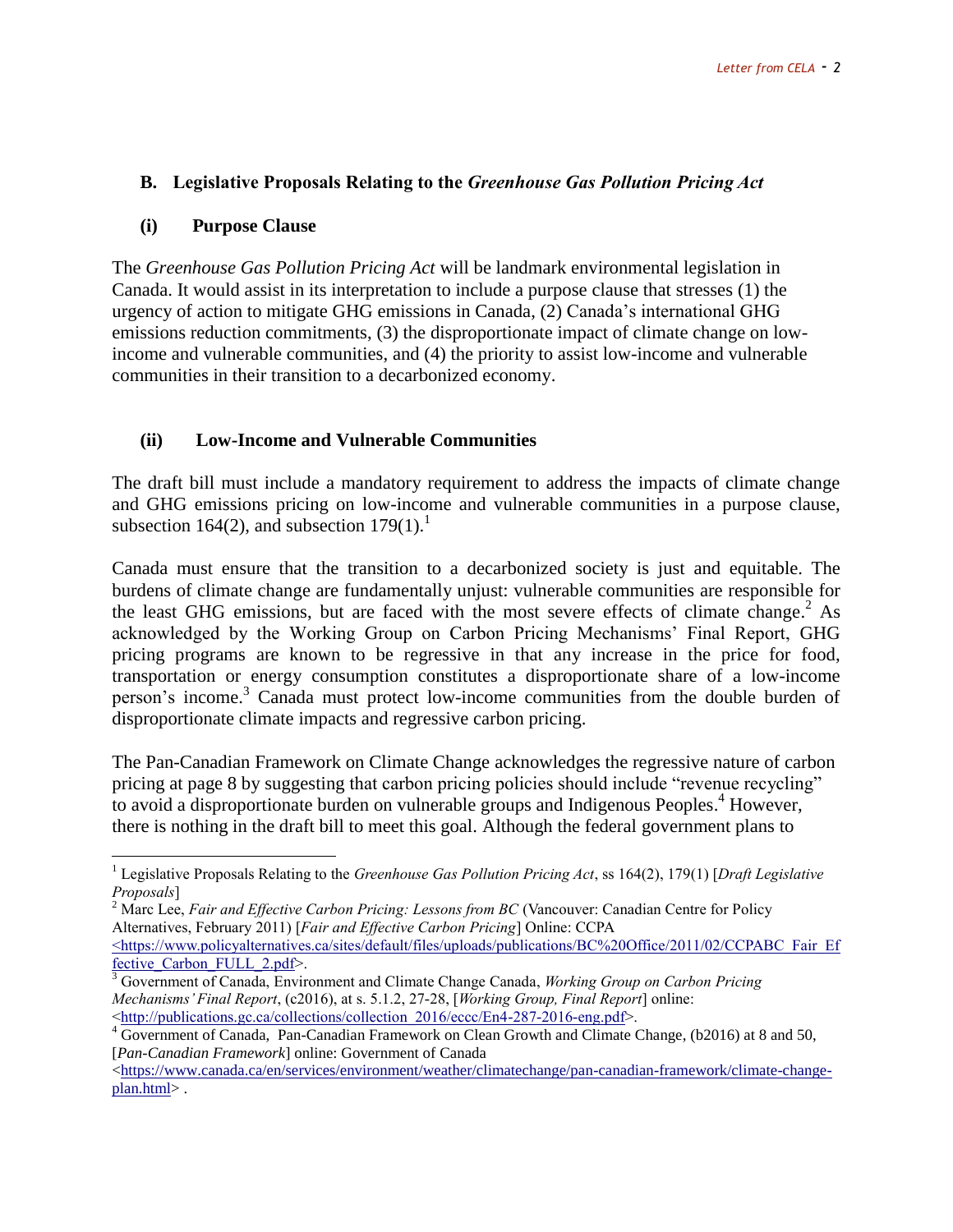return proceeds from the GHG emissions pricing scheme to the provinces, there must still be a mandatory requirement to assist low-income and vulnerable communities in the legislation.

It is standard for GHG pricing schemes to address inequalities faced by low-income and vulnerable communities. British Columbia's GHG tax scheme includes a Low Income Climate Action Tax Credit.<sup>5</sup> In Alberta, low and middle income citizens receive a rebate for costs associated with the carbon levy.<sup>6</sup>

#### **(iii) Open-ended Authority to Enact Regulations Should be Removed**

We urge the government to remove the provisions in the draft bill which grant open-ended authority to cabinet to create regulations, especially because the grants of authority do not appear to contemplate any clear objective. The draft bill leaves too much discretion to the federal government to pass regulations, which will not be subject to a rigorous public and Parliamentary review process. For instance, section 26 provides:

Subject to this Part, a prescribed person, a person of a prescribed class or a person meeting prescribed conditions must pay to Her Majesty in right of Canada a charge in respect of a type of fuel or combustible waste in the amount determined in prescribed manner if prescribed circumstances exist or prescribed conditions are met. The charge becomes payable at the prescribed time.<sup>7</sup>

This language is far too broad and has no meaning. The Explanatory Note confirms that no specific situation is being contemplated in section  $26.8$  That type of open-ended language is repeated in numerous places throughout the draft bill and should be removed.

#### **(iv) Price on Greenhouse Gas Emissions is too Low**

Schedule 4 sets the price of  $CO<sub>2</sub>e$  for 2018 at \$10, rising to \$50 in 2022. The federal GHG pricing bill is intended to be a floor for carbon pricing across the country. At a minimum, the design of the bill and the price of  $CO<sub>2</sub>e$  must take into account the significant uncertainty about whether reductions achieved by this policy, and other initiatives, will allow Canada to meet the Framework Convention on Climate Change's goal of limiting global climate change to  $1.5^{\circ}$ C.<sup>9</sup> In

 $\overline{a}$ 

<sup>5</sup> *Income Tax Act*, RSBC 1996, ch 215, s 8.1; Low Income Climate Action Tax Credit Regulation, BC Reg 135/2008, s 2; British Columbia, "Low Income Climate Action Tax Credit" online: Government of British Columbia

[<sup>&</sup>lt;http://www2.gov.bc.ca/gov/content/taxes/income-taxes/personal/credits/climate-action>](http://www2.gov.bc.ca/gov/content/taxes/income-taxes/personal/credits/climate-action).

<sup>6</sup> Alberta Government, *Carbon Levy and Rebates,* last viewed February 8, 2018

[<sup>&</sup>lt;https://www.alberta.ca/climate-carbon-pricing.aspx#p184s3>](https://www.alberta.ca/climate-carbon-pricing.aspx#p184s3).

<sup>7</sup> *Draft Legislative Proposals*, s 26, Explanatory Notes Relating to the *Greenhouse Gas Pollution Pricing Act* and Related Regulations, at 35 [*Explanatory Notes*]; see other examples at *Draft Legislative Proposals*, ss 5, 27, 41(2), 57(2), *Explanatory Notes,* at 24, 35, 46, 58

<sup>8</sup> *Explanatory Notes*, at 35.

<sup>9</sup> UNFCCC, Decision 1/CP.21 "Adopting the Paris Agreement" 26 January 2016; see also Kevin Anderson and Alice Bows, *Beyond 'dangerous' climate change: emission scenarios for a new world, 369* Phil Trans R Soc A 20 (2011) at 20-44.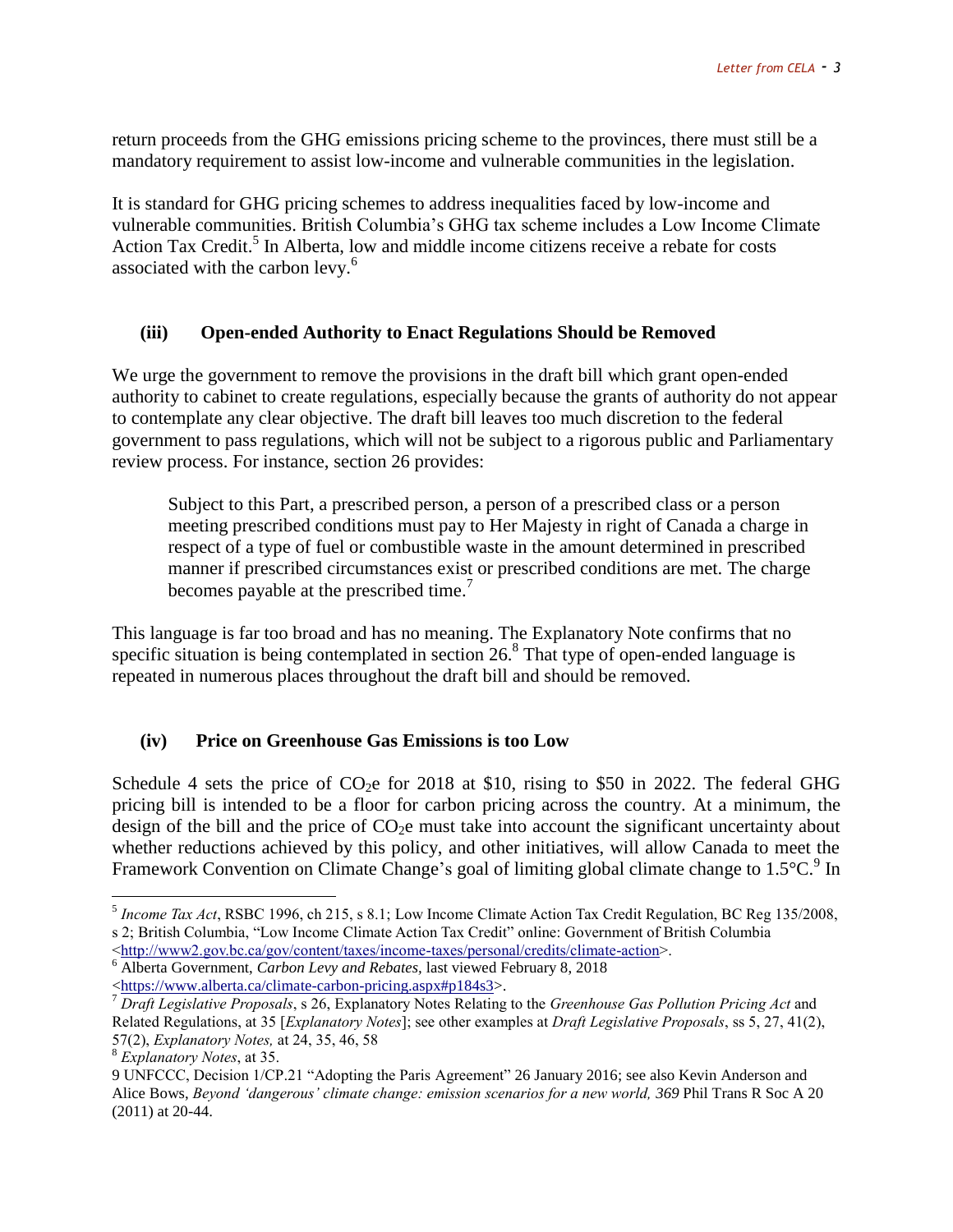particular, Canada has not explained how it will make 44 mT of reductions from "additional measures such as public transit and green infrastructure, technology and innovation, and stored carbon". $10$ 

We recommend that the bill include Canada's GHG emissions targets, with flexibility to make the targets more stringent over time but not more lax; the price of  $CO<sub>2</sub>e$ ; a regular review process to ensure that the price is high enough to achieve Canada's GHG emissions reduction goals; and the mandatory factors to be considered in coming to an appropriate decision about the price, including:

- Canada's international commitments relating to GHG reductions;
- Regular evaluation of the success of Canada's other environmental policies to reduce GHG emissions;
- Ongoing evaluation of offsets and their success in reducing GHG emissions in Canada; and,
- Ongoing evaluation of new emitters and their emission levels.

Subsections 165 and 180, which relate to the applicability of the bill to the provinces, GHG pricing mechanisms in the provinces, and the fuel charges being imposed, should also include mandatory consideration of these goals. $^{11}$ 

### **(v) Output-based Pricing System**

CELA disagrees with the government's proposal in Part 2 of the draft bill to only charge industrial emitters for emissions above the emissions-intensity standard for the type of covered activity and to provide surplus credits to industrial emitters who emit less than the applicable GHG emissions limit.<sup>12</sup> The government's Technical Paper suggests that the output-based model seeks to minimize competitiveness and carbon leakage risks.<sup>13</sup> However, this approach does not bear any relationship to leakage concerns, which differ greatly across sectors of the economy and whose significance has been overstated.<sup>14</sup> This approach is better understood as a program-wide

 $\overline{a}$ 

<sup>10</sup> *Supra note* 4, Pan-Canadian Framework, at 45.

<sup>11</sup> *Draft Legislative Proposals*, s165(2), (3), (4), 180

<sup>12</sup> *Draft Legislative Proposals*, ss 173, 174, *Explanatory Note*s, at 97.

<sup>13</sup> Government of Canada, Environment and Climate Change Canada, *Technical Paper on the Federal Carbon Pricing Backdrop* (Quebec: Environment and Climate Change Canada, 2017) at 17, online: Government of Canada  $\lt$ https://www.canada.ca/en/services/environment/weather/climatechange/technical-paper-federal-carbon-pricing[backstop.html>](https://www.canada.ca/en/services/environment/weather/climatechange/technical-paper-federal-carbon-pricing-backstop.html)

<sup>14</sup>*Supra note* 3, Working Group, Final Report, s 5.4, p 34; Chris Bastille et al, *Pricing Greenhouse Gas Emissions: Impact on Canada's Competitiveness* (February 2009) 280 CD Howe Institute Commentary 1, online: CD Howe Institute [<https://www.cdhowe.org/pdf/commentary\\_280.pdf>](https://www.cdhowe.org/pdf/commentary_280.pdf); and Ecofiscal Commission, *Provincial Carbon Pricing and Competitiveness Pressures* (November 2015) at 3-4, online: Ecofiscal [<https://ecofiscal.ca/wp](https://ecofiscal.ca/wp-content/uploads/2015/11/Ecofiscal-Commission-Carbon-Pricing-Competitiveness-Report-November-2015.pdf)[content/uploads/2015/11/Ecofiscal-Commission-Carbon-Pricing-Competitiveness-Report-November-2015.pdf>](https://ecofiscal.ca/wp-content/uploads/2015/11/Ecofiscal-Commission-Carbon-Pricing-Competitiveness-Report-November-2015.pdf)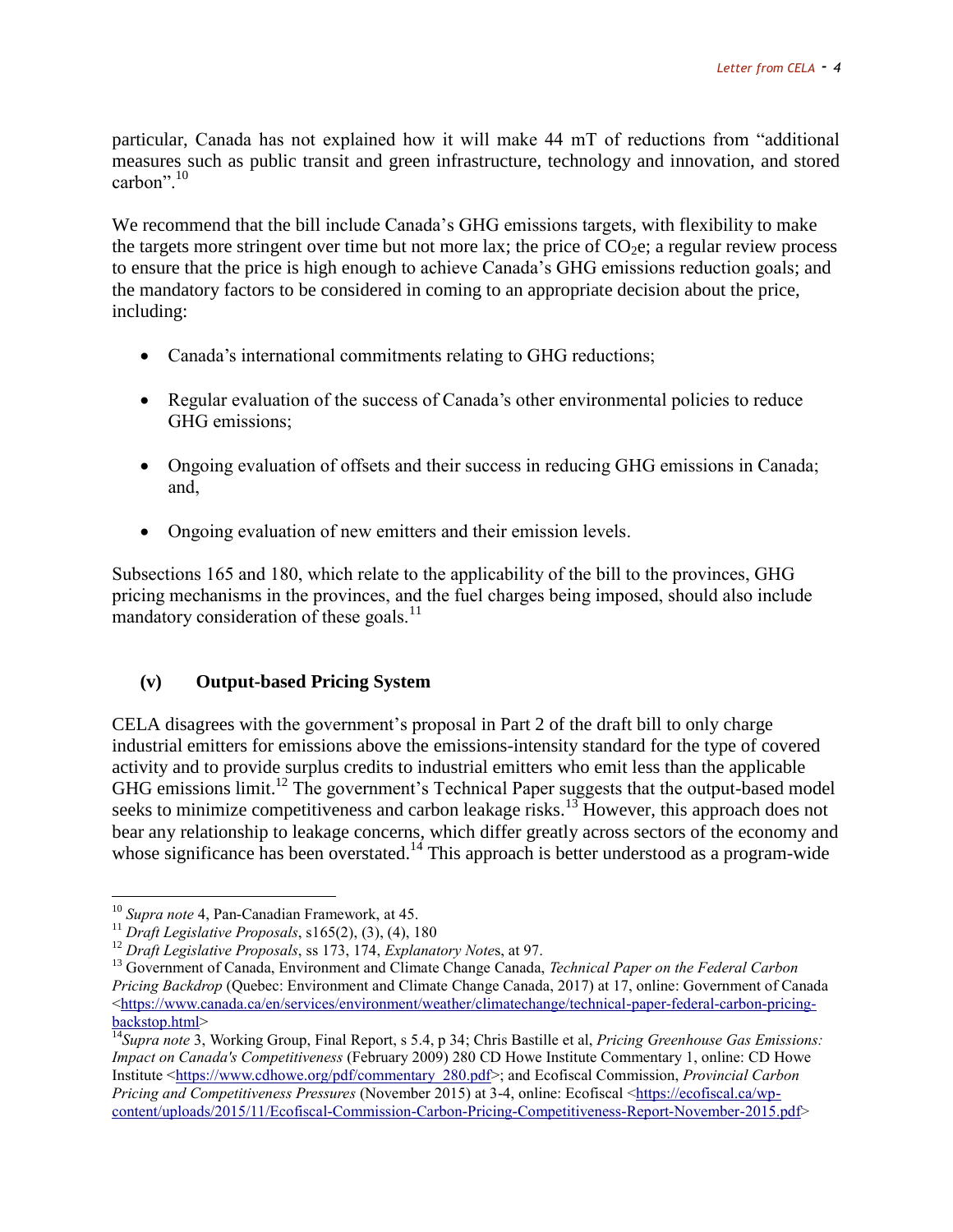subsidy for industrial emitters. It significantly undermines the goal of GHG emissions pricing to incentivize behaviour change by internalizing the cost of GHG pollution. All background studies or evidence relied upon for this decision should be disclosed.

#### **(vi) Offsets Raise Equity Concerns and Should be Minimized**

Section 185 of the draft bill provides for regulations regarding an offsets credit system.<sup>15</sup> The contours of any proposed offsets program should be included in the bill. Offsets are notoriously difficult to design to ensure that real and permanent GHG emissions reductions are produced. We look forward to carefully reviewing the proposed offsets program.

In considering an offsets program, Environment and Climate Change Canada must prioritize human health, the prevention of toxic chemicals from entering the environment, and the protection of the habitat of species at risk and other ecologically significant ecosystems. Canada should ensure, at the very least, that offsets initiatives do not further burden low-income and vulnerable communities. Low-income and vulnerable communities already disproportionately suffer from high levels of air pollution. In California, facilities subject to cap and trade were located in neighbourhoods with higher proportions of residents of colour and residents living in poverty, and facilities that emit the highest levels of greenhouse gases were also more likely to be located in those communities.<sup>16</sup> In Ontario, the Aamjiwnaang First Nation reserve in Sarnia is one of the most polluted places in Ontario, and is located near 40% of Canada's chemical industry.<sup>17</sup> Offsets allow big emitters, such as those located near Aamjiwnaang First Nation reserve, to continue to emit GHGs and other toxins at their current level, or even at higher levels, because they can purchase cheap offsets to meet the requirements of the GHG pricing regime.

### **C. All Government Actions must Support Canada's Efforts to Meet GHG Reduction Targets**

If the federal government is truly committed to mitigating our GHG emissions, all of its actions must support the goals of the *Greenhouse Gas Pollution Pricing Act* and the Pan-Canadian Framework on Clean Growth and Climate Change. Federal government actions to support infrastructure projects that will result in increased GHG emissions, such as approval for Kinder Morgan's Trans Mountain pipeline project, or to include investor-state dispute provisions and unenforceable environment chapters in trade deals, severely undermine any climate action.

 $\overline{a}$ 

<sup>15</sup> *Draft Legislative Proposals*, s 185.

<sup>16</sup> Lara J. Cushing et al, *A Preliminary Environmental Equity Assessment of California's Cap-and-Trade Program*, (Los Angeles: University of Southern California, 2016) at 2.

<sup>&</sup>lt;sup>17</sup> Environmental Commissioner of Ontario, *Good Choices, Bad Choices: Environmental Rights and Environmental Protection in Ontario* (Toronto: Office of the Environmental Commissioner of Ontario, 2017) at 121.